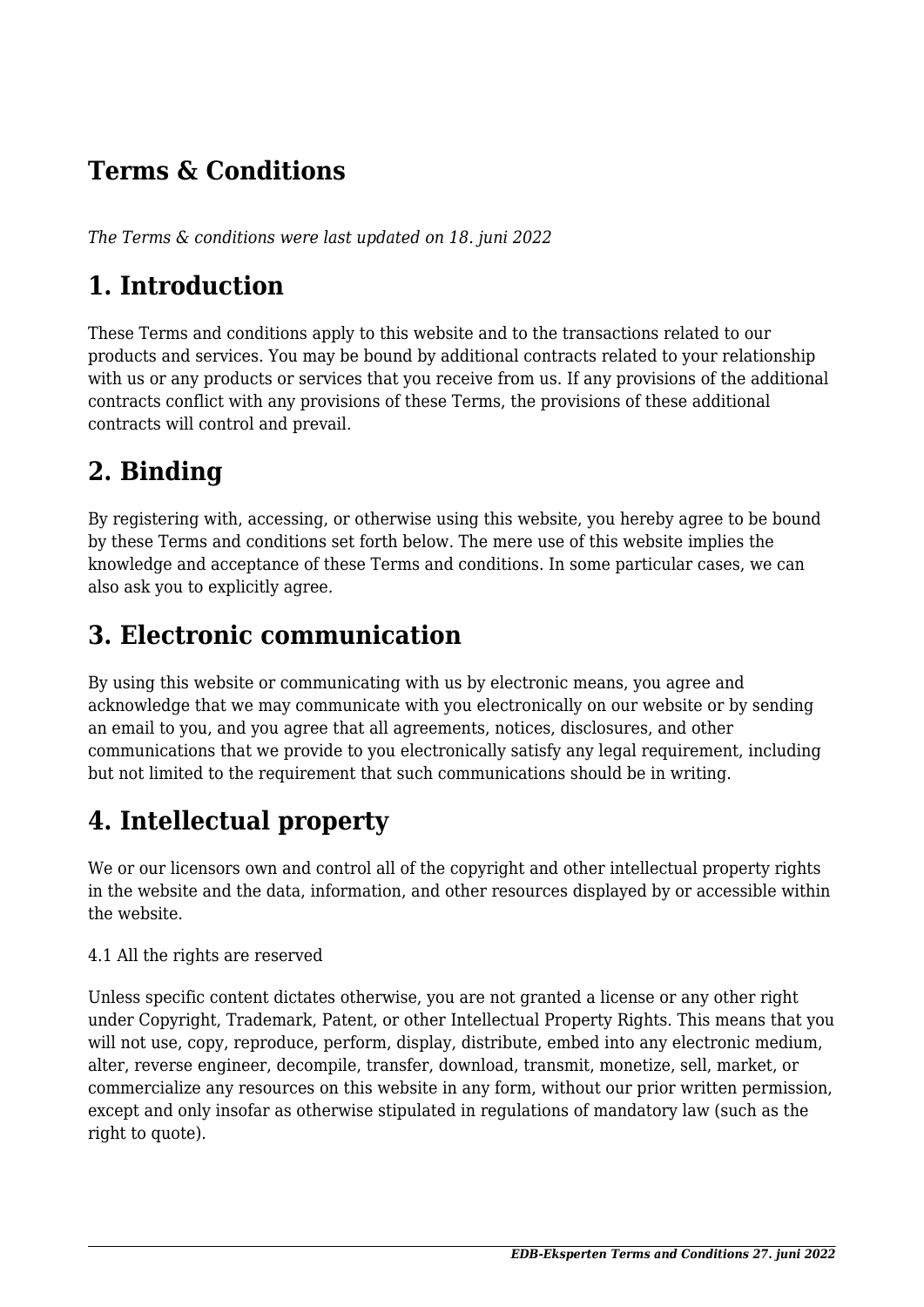# **5. Newsletter**

Notwithstanding the foregoing, you may forward our newsletter in the electronic form to others who may be interested in visiting our website.

# **6. Third-party property**

Our website may include hyperlinks or other references to other party's websites. We do not monitor or review the content of other party's websites which are linked to from this website. Products or services offered by other websites shall be subject to the applicable Terms and Conditions of those third parties. Opinions expressed or material appearing on those websites are not necessarily shared or endorsed by us.

We will not be responsible for any privacy practices or content of these sites. You bear all risks associated with the use of these websites and any related third-party services. We will not accept any responsibility for any loss or damage in whatever manner, however caused, resulting from your disclosure to third parties of personal information.

### **7. Responsible use**

By visiting our website, you agree to use it only for the purposes intended and as permitted by these Terms, any additional contracts with us, and applicable laws, regulations, and generally accepted online practices and industry guidelines. You must not use our website or services to use, publish or distribute any material which consists of (or is linked to) malicious computer software; use data collected from our website for any direct marketing activity, or conduct any systematic or automated data collection activities on or in relation to our website.

Engaging in any activity that causes, or may cause, damage to the website or that interferes with the performance, availability, or accessibility of the website is strictly prohibited.

# **8. Registration**

You may register for an account with our website. During this process, you may be required to choose a password. You are responsible for maintaining the confidentiality of passwords and account information and agree not to share your passwords, account information, or secured access to our website or services with any other person. You must not allow any other person to use your account to access the website because you are responsible for all activities that occur through the use of your passwords or accounts. You must notify us immediately if you become aware of any disclosure of your password.

After account termination, you will not attempt to register a new account without our permission.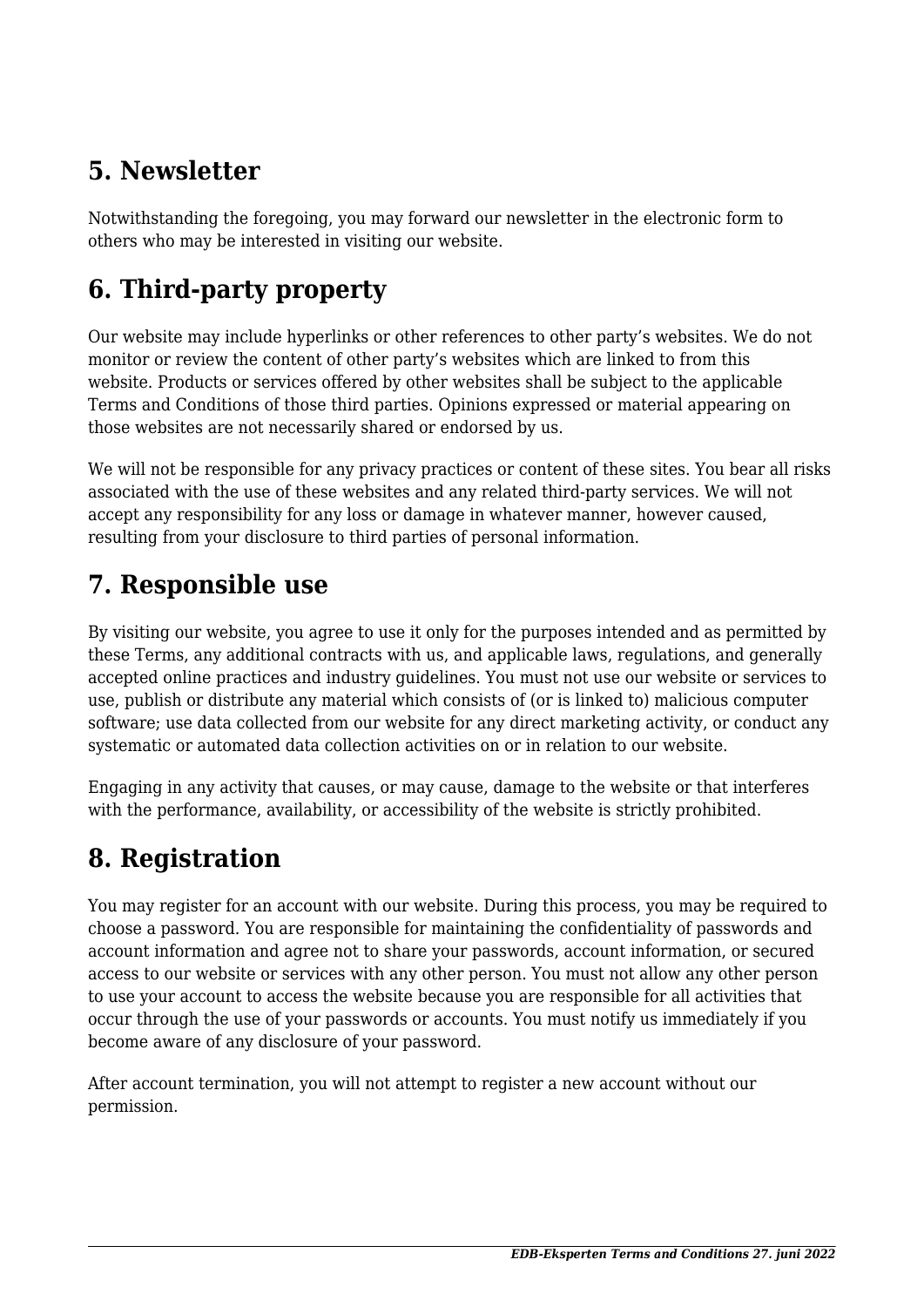## **9. Idea submission**

Do not submit any ideas, inventions, works of authorship, or other information that can be considered your own intellectual property that you would like to present to us unless we have first signed an agreement regarding the intellectual property or a non-disclosure agreement. If you disclose it to us absent such written agreement, you grant to us a worldwide, irrevocable, non-exclusive, royalty-free license to use, reproduce, store, adapt, publish, translate and distribute your content in any existing or future media.

# **10. Termination of use**

We may, in our sole discretion, at any time modify or discontinue access to, temporarily or permanently, the website or any Service thereon. You agree that we will not be liable to you or any third party for any such modification, suspension or discontinuance of your access to, or use of, the website or any content that you may have shared on the website. You will not be entitled to any compensation or other payment, even if certain features, settings, and/or any Content you have contributed or have come to rely on, are permanently lost. You must not circumvent or bypass, or attempt to circumvent or bypass, any access restriction measures on our website.

# **11. Warranties and liability**

Nothing in this section will limit or exclude any warranty implied by law that it would be unlawful to limit or to exclude. This website and all content on the website are provided on an "as is" and "as available" basis and may include inaccuracies or typographical errors. We expressly disclaim all warranties of any kind, whether express or implied, as to the availability, accuracy, or completeness of the Content. We make no warranty that:

- this website or our content will meet your requirements;
- this website will be available on an uninterrupted, timely, secure, or error-free basis.

Nothing on this website constitutes or is meant to constitute, legal, financial or medical advice of any kind. If you require advice you should consult an appropriate professional.

The following provisions of this section will apply to the maximum extent permitted by applicable law and will not limit or exclude our liability in respect of any matter which it would be unlawful or illegal for us to limit or to exclude our liability. In no event will we be liable for any direct or indirect damages (including any damages for loss of profits or revenue, loss or corruption of data, software or database, or loss of or harm to property or data) incurred by you or any third party, arising from your access to, or use of, our website.

Except to the extent any additional contract expressly states otherwise, our maximum liability to you for all damages arising out of or related to the website or any products and services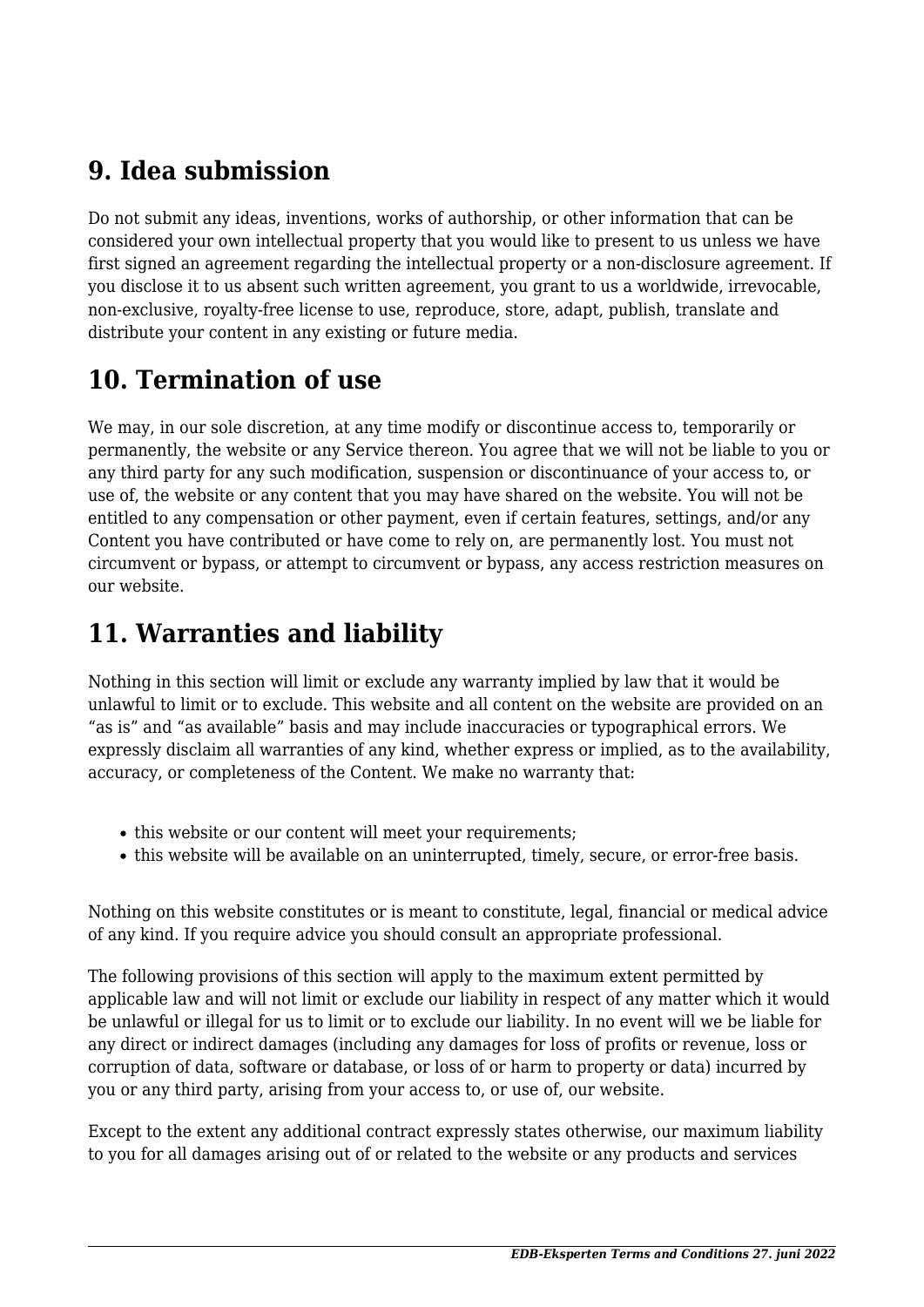marketed or sold through the website, regardless of the form of legal action that imposes liability (whether in contract, equity, negligence, intended conduct, tort or otherwise) will be limited to the total price that you paid to us to purchase such products or services or use the website. Such limit will apply in the aggregate to all of your claims, actions and causes of action of every kind and nature.

# **12. Privacy**

To access our website and/or services, you may be required to provide certain information about yourself as part of the registration process. You agree that any information you provide will always be accurate, correct, and up to date.

We have developed a policy to address any privacy concerns you may have. For more information, please see our [Privacy Statement](https://edb-eksperten.dk/privatlivspolitik/) and our [Cookie Policy](https://edb-eksperten.dk/cookiepolitik-eu/).

# **13. Export restrictions / Legal compliance**

Access to the website from territories or countries where the Content or purchase of the products or Services sold on the website is illegal is prohibited. You may not use this website in violation of export laws and regulations of Denmark.

# **14. Affiliate marketing**

Through this Website we may engage in affiliate marketing whereby we receive a percentage of or a commission on the sale of services or products on or through this website. We may also accept sponsorships or other forms of advertising compensation from businesses. This disclosure is intended to comply with legal requirements on marketing and advertising which may apply, such as the US Federal Trade Commission Rules.

# **15. Assignment**

You may not assign, transfer or sub-contract any of your rights and/or obligations under these Terms and conditions, in whole or in part, to any third party without our prior written consent. Any purported assignment in violation of this Section will be null and void.

# **16. Breaches of these Terms and conditions**

Without prejudice to our other rights under these Terms and Conditions, if you breach these Terms and Conditions in any way, we may take such action as we deem appropriate to deal with the breach, including temporarily or permanently suspending your access to the website, contacting your internet service provider to request that they block your access to the website, and/or commence legal action against you.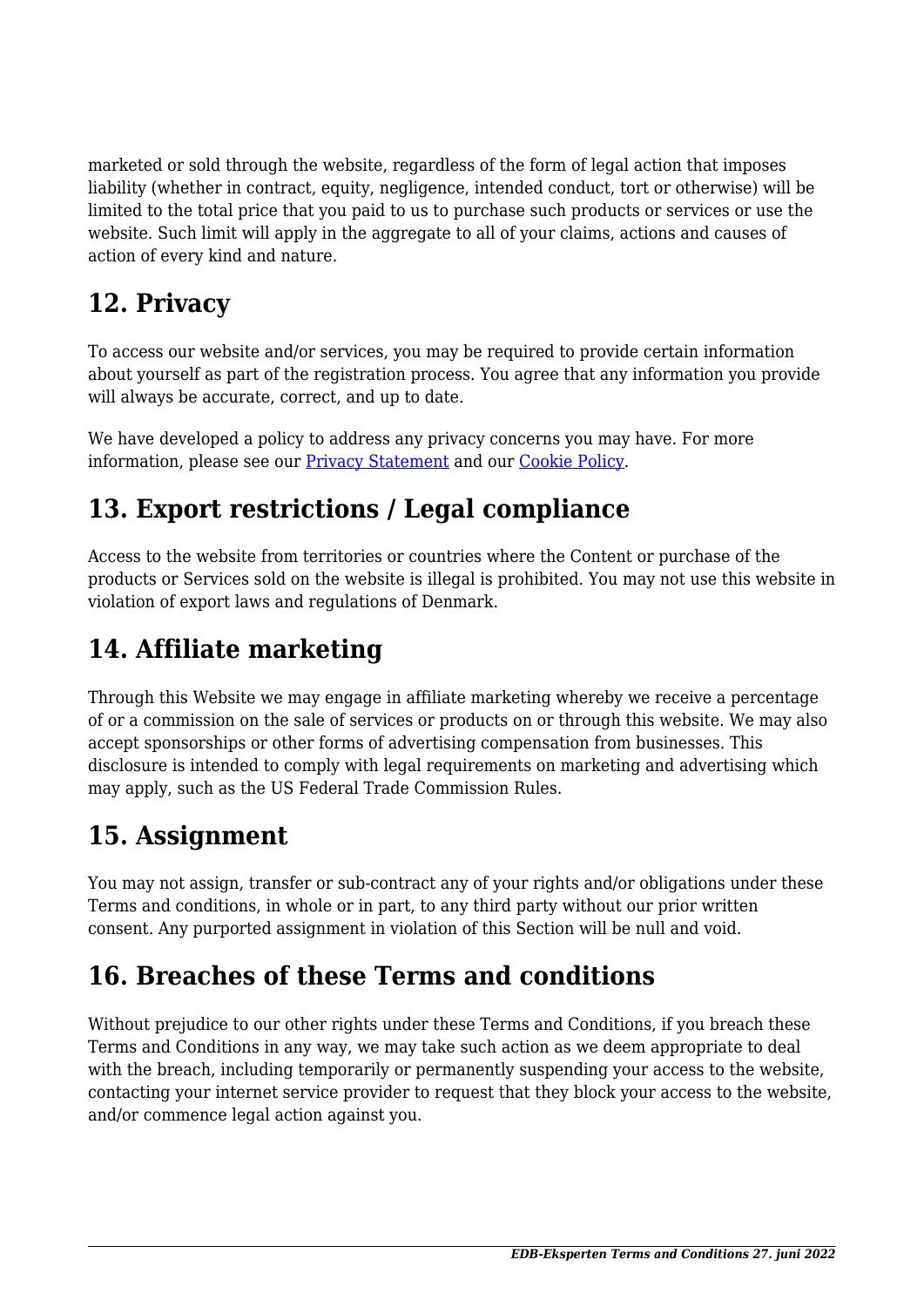# **17. Force majeure**

Except for obligations to pay money hereunder, no delay, failure or omission by either party to carry out or observe any of its obligations hereunder will be deemed to be a breach of these Terms and conditions if and for as long as such delay, failure or omission arises from any cause beyond the reasonable control of that party.

### **18. Indemnification**

You agree to indemnify, defend and hold us harmless, from and against any and all claims, liabilities, damages, losses and expenses, relating to your violation of these Terms and conditions, and applicable laws, including intellectual property rights and privacy rights. You will promptly reimburse us for our damages, losses, costs and expenses relating to or arising out of such claims.

#### **19. Waiver**

Failure to enforce any of the provisions set out in these Terms and Conditions and any Agreement, or failure to exercise any option to terminate, shall not be construed as waiver of such provisions and shall not affect the validity of these Terms and Conditions or of any Agreement or any part thereof, or the right thereafter to enforce each and every provision.

### **20. Language**

These Terms and Conditions will be interpreted and construed exclusively in Danish. All notices and correspondence will be written exclusively in that language.

#### **21. Entire agreement**

These Terms and Conditions, together with our [privacy statement](https://edb-eksperten.dk/privatlivspolitik/) and [cookie policy,](https://edb-eksperten.dk/cookiepolitik-eu/) constitute the entire agreement between you and EDB-Hosting in relation to your use of this website.

# **22. Updating of these Terms and conditions**

We may update these Terms and Conditions from time to time. It is your obligation to periodically check these Terms and Conditions for changes or updates. The date provided at the beginning of these Terms and Conditions is the latest revision date. Changes to these Terms and Conditions will become effective upon such changes being posted to this website. Your continued use of this website following the posting of changes or updates will be considered notice of your acceptance to abide by and be bound by these Terms and Conditions.